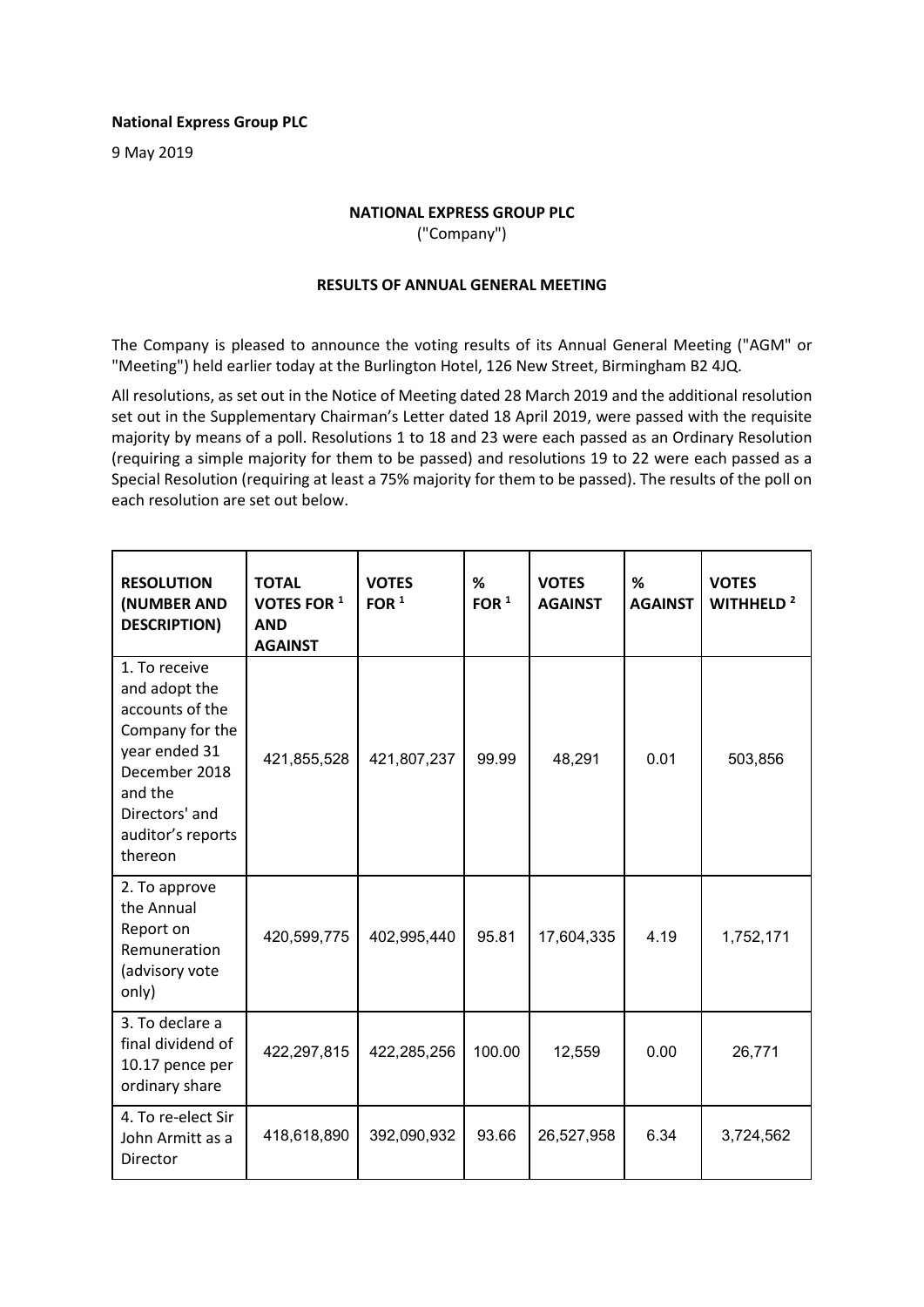| 5. To re-elect<br>Matt Ashley as a<br>Director                                  | 422,303,378 | 419,938,774   | 99.44 | 2,364,604  | 0.56 | 45,637    |
|---------------------------------------------------------------------------------|-------------|---------------|-------|------------|------|-----------|
| 6. To re-elect<br>Joaquin Ayuso<br>as a Director                                | 422,159,903 | 417,035,812   | 98.79 | 5,124,091  | 1.21 | 48,639    |
| 7. To re-elect<br>Jorge Cosmen as<br>a Director                                 | 422,299,153 | 413,405,308   | 97.89 | 8,893,845  | 2.11 | 59,731    |
| 8. To re-elect<br>Matthew<br>Crummack as a<br>Director                          | 422,309,239 | 419,738,864   | 99.39 | 2,570,375  | 0.61 | 50,145    |
| 9. To re-elect<br>Chris Davies as a<br>Director                                 | 422,305,312 | 419,059,118   | 99.23 | 3,246,194  | 0.77 | 54,072    |
| 10. To re-elect<br>Dean Finch as a<br>Director                                  | 422,305,805 | 420,024,999   | 99.46 | 2,280,806  | 0.54 | 53,579    |
| 11. To re-elect<br>Mike McKeon as<br>a Director                                 | 422,302,998 | 420,051,028   | 99.47 | 2,251,970  | 0.53 | 56,386    |
| 12. To re-elect<br>Chris Muntwyler<br>as a Director                             | 422,286,116 | 418,643,644   | 99.14 | 3,642,472  | 0.86 | 73,268    |
| 13. To re-elect<br>Elliot (Lee)<br>Sander as a<br>Director                      | 422,302,436 | 410,541,273   | 97.21 | 11,761,163 | 2.79 | 55,797    |
| 14. To re-elect<br>Dr Ashley Steel<br>as a Director                             | 422,309,931 | 420,081,228   | 99.47 | 2,228,703  | 0.53 | 49,453    |
| 15. To re-<br>appoint Deloitte<br>LLP as the<br>Company's<br>auditor            | 413,907,670 | 413,855,705   | 99.99 | 51,965     | 0.01 | 8,451,692 |
| 16. To authorise<br>the Directors<br>determine the<br>auditor's<br>remuneration | 422,302,153 | 422, 164, 714 | 99.97 | 137,439    | 0.03 | 28,761    |
| 17. To authorise<br>political                                                   | 422,279,468 | 420,384,290   | 99.55 | 1,895,178  | 0.45 | 59,374    |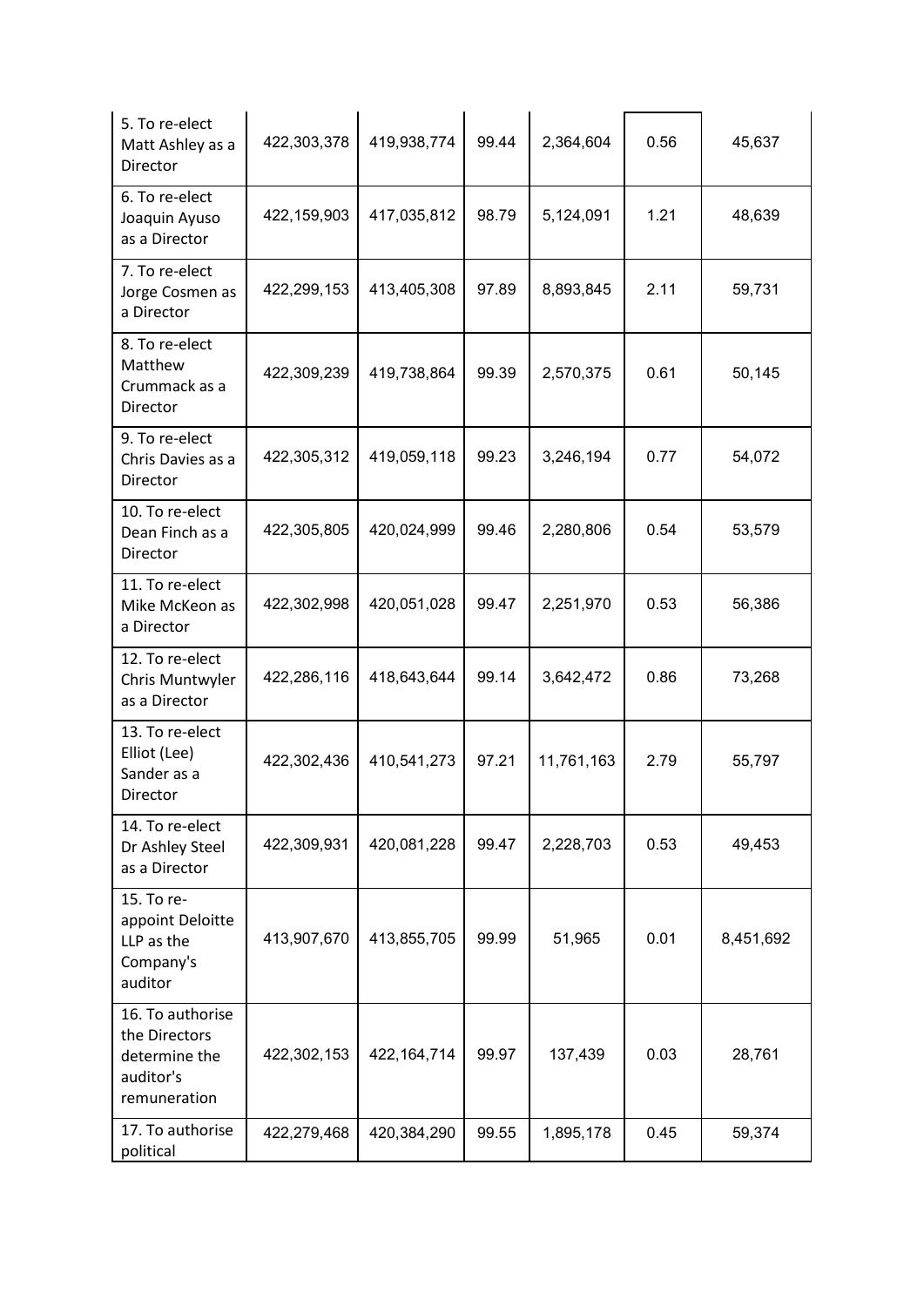| donations and<br>expenditure                                                               |             |               |       |            |       |            |
|--------------------------------------------------------------------------------------------|-------------|---------------|-------|------------|-------|------------|
| 18. To authorise<br>the Directors to<br>allot shares                                       | 422,254,099 | 405, 153, 646 | 95.95 | 17,100,453 | 4.05  | 77,315     |
| 19. To disapply<br>pre-emption<br>rights - general $3$                                     | 410,494,138 | 410,224,725   | 99.93 | 269,413    | 0.07  | 11,865,246 |
| 20. To disapply<br>pre-emption<br>rights - specific $3$                                    | 410,429,928 | 358, 185, 392 | 87.27 | 52,244,536 | 12.73 | 11,902,579 |
| 21. To authorise<br>the Company to<br>purchase its<br>own shares <sup>3</sup>              | 422,046,892 | 412,209,146   | 97.67 | 9,837,746  | 2.33  | 306,891    |
| 22. To call<br>General<br>Meetings (other<br>than AGMs) on<br>14 clear days'<br>notice $3$ | 422,320,197 | 413,099,097   | 97.82 | 9,221,100  | 2.18  | 34,357     |
| 23. To re-elect<br>Jane Kingston as<br>a Director                                          | 421,454,215 | 418,057,042   | 99.19 | 3,397,173  | 0.81  | 49,456     |

<sup>1</sup> Includes discretionary votes

<sup>2</sup> A vote Withheld is not a vote in law and is not counted in the calculation of votes For or Against the resolutions

<sup>3</sup> Indicates Special Resolution

The number of shares in issue and eligible to vote at the meeting was 511,738,648 ordinary shares of 5 pence each. Each shareholder, present in person or by proxy as by duly appointed corporate representative, was entitled to one vote per share held. The total number of votes cast (i.e. For, Against and Withheld) was 422,359,384 ordinary shares representing a 82.53% turnout.

In accordance with Listing Rule 9.6.2R, copies of the resolutions passed as special business will shortly be available for inspection on the National Storage Mechanism at [http://www.morningstar.co.uk/uk/nsm.](http://www.morningstar.co.uk/uk/nsm)

The voting results shown above are also available on the Company's website at [www.nationalexpressgroup.com.](http://www.nationalexpressgroup.com/)